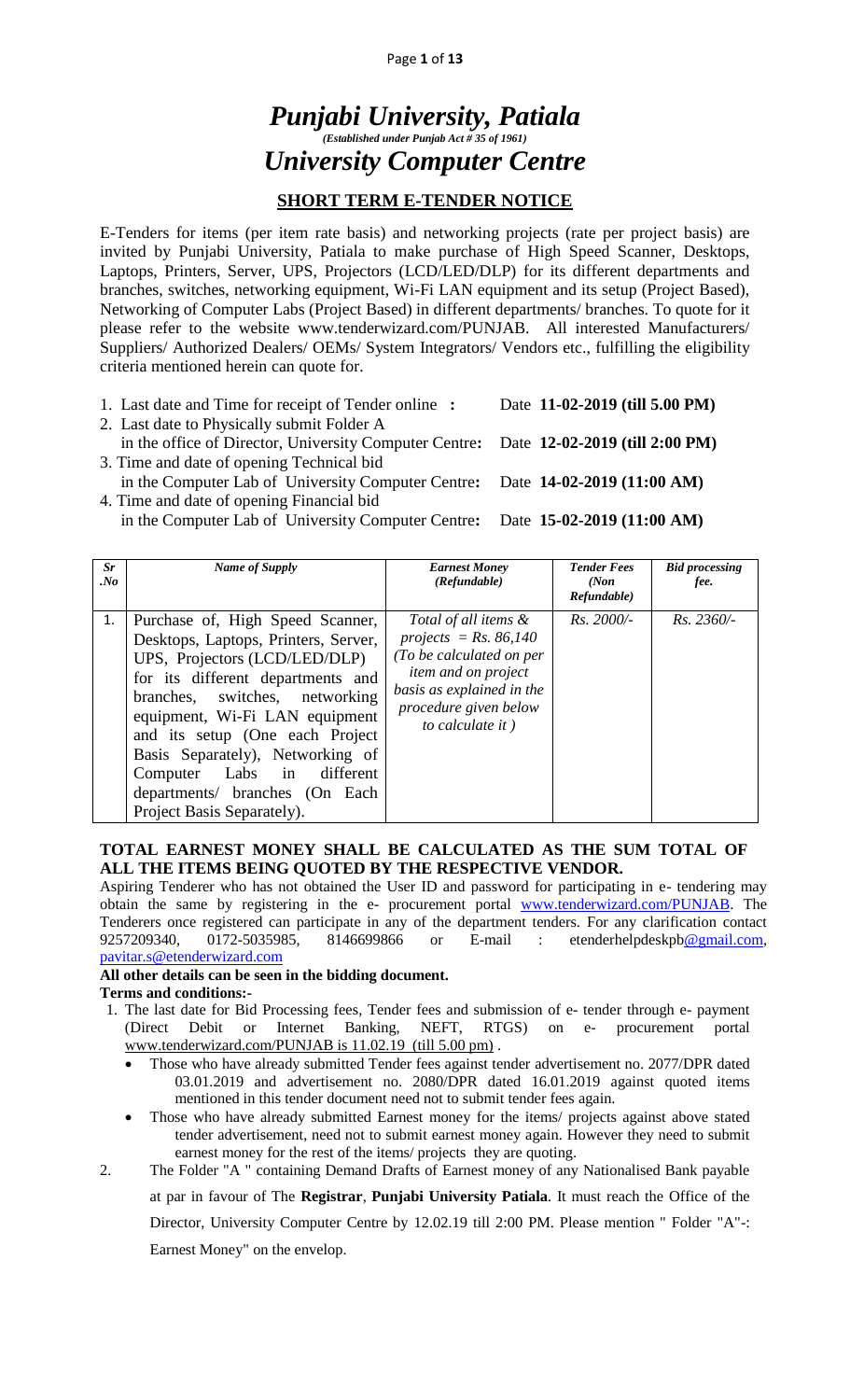- 4. In case Earnest Money, Tender Processing Fees and Bid Processing Fees are not deposited, the bids will not be considered and rejected straightaway.
- 5. Pre-qualification documents such as Registration, PAN No.,GST , Income Tax Return (last 2 years) and Non Black List Self certificate, should be uploaded on e- procurement portal [www.tenderwizard.com/PUNJAB](http://www.tenderwizard.com/PUNJAB)
- 6. *In case vendor wants to give some clarification/ remarks, the same shall be uploaded on the official letter pad of the company on e-procurement portal.*
- 7. Corrigendum/Addendum/ Corrections, if any, will be published in the University Website. The Firm may continue to check the University website **www.punjabiuniversity.ac.in**. frequently.

## **PRE-QUALIFICATION REQUIREMENTS: -**

- 1. Manufacturers/Suppliers/ Authorized Dealers/ System Integrators/ OEMs etc. for Supply of Equipment and setting up of LANs etc. can participate in this Project.
- 2. The Supplier/Firm shall submit a copy of PAN No., GST No. etc. (Should be uploaded on e- procurement portal Online)
- 3. The Supplier/firms shall submit copies of income tax return for the last 2 years. (Should be uploaded on e- procurement portal Online)
- 4. The Supplier/firms shall also submit Self certification that they have not been debarred/ blacklisted by any Govt./ Semi Govt. Organization or any Corporation at any stage. . (Should be uploaded on e- procurement portal Online)

#### **Please note that Quantity mentioned below is indicative in nature. It is subject to change as per the actual requirements. It may increase/ decrease or may not be purchased at all.**

| Sr.No. | Qty            | Specifications                                                                                                                                                                                                                                                                                                    | Department                                                                                                                                                                                                     | Earnest<br>Money<br>(Rs.) |
|--------|----------------|-------------------------------------------------------------------------------------------------------------------------------------------------------------------------------------------------------------------------------------------------------------------------------------------------------------------|----------------------------------------------------------------------------------------------------------------------------------------------------------------------------------------------------------------|---------------------------|
| 1.     | $\overline{2}$ | Desktop (LENOVO/ HP/ DELL) Commercial segment 8th Gen.<br>Dual Core Processor, Windows 10 home single language (English)<br>64 Bit upgradable through Campus Licence Agreement, 4 GB RAM<br>DDR4, 1TB HDD, DVD RW, 21" LCD/LED Coloured Monitor,<br>USB Mouse & Keyboard, 3years warranty onsite                  | Regional Centre,<br><b>Bathinda</b>                                                                                                                                                                            | $1,200/-$                 |
| 2.     | $\mathbf{1}$   | (HP/ Canon/ Epson) Scanner Sheet feed/ADF/ Flatbed scanner-<br>Scanning Resolution up to 600x600dpi,scanning speed-30ppm,<br>ADF capacity-50 sheets.                                                                                                                                                              | Department of<br><b>University Computer</b><br>Centre                                                                                                                                                          | $420/-$                   |
| 3.     | 10             | (Hp/ Lenovo/ DELL) Laptops Intel Core i5 8th Gen., 8 GB DDR4<br>RAM, 2TB HDD, 15.6" Display, 2GB Graphic Card, Windows 10<br>single language (English) 64 Bit upgradable through Campus<br>Licence Agreement, with Genuine laptop Bag., Three years onsite<br>warranty.                                           | Department of Botany<br>Department of Distance<br><b>Education Department</b><br>of Sociology & Social<br>Anthropology<br>Department of<br><b>University Computer</b><br>Centre<br>Department of<br>Philosophy | $12,000/-$                |
| 4.     | $\mathbf{1}$   | Desktop Intel i7 8 <sup>th</sup> Gen., 8GB RAM, Graphics card, Monitor 27",<br>2 TB HDD, Keyboard, mouse and 1 KVA Offline UPS with 15-30<br>min backup (with original windows), 2 years warranty.                                                                                                                | Department of<br>Journalism and Mass<br>Communication                                                                                                                                                          | $1,800/-$                 |
| 5.     | $\mathbf{1}$   | (HP/ Lenovo/ DELL) Laptop Intel Core i7 8th Gen., 8 GB RAM, 1<br>TB HDD, 15.4" Display, Window 10, Laptop Bag. Three years<br>onsite warranty.                                                                                                                                                                    | Department of<br>Education and<br><b>Community Service</b>                                                                                                                                                     | $1,200/-$                 |
| 6.     | $\mathbf{1}$   | (HP/Lenovo/DELL) Laptop Intel Core i7 8th Gen., 12 GB DDR4-<br>2400 SDRAM, 512GB SSD, 14" Display, 4GB Graphics Card, 2<br>USB 3.0, 1 USB 2.0, 1 HDMI, Window 10, Laptop Bag. Three<br>years onsite warranty.                                                                                                     | Department of<br><b>University Computer</b><br>Centre                                                                                                                                                          | $2,500/-$                 |
| 7.     | 1              | (Epson/HP/Cannon/Ricoh) Inkjet Printer Scanner Copier, with Wi-<br>Fi direct, up to 33 ppm Black and 15 ppm Colour, Copy Size: A4,<br>Letter with Copy resolution of 600 x 600 dpi; Scan resolution 1200<br>x 2400 dpi, Printing capacity with 4500 pages black and 7500 pages<br>coloured. With 1 year warranty. | Department of ECE                                                                                                                                                                                              | $280/-$                   |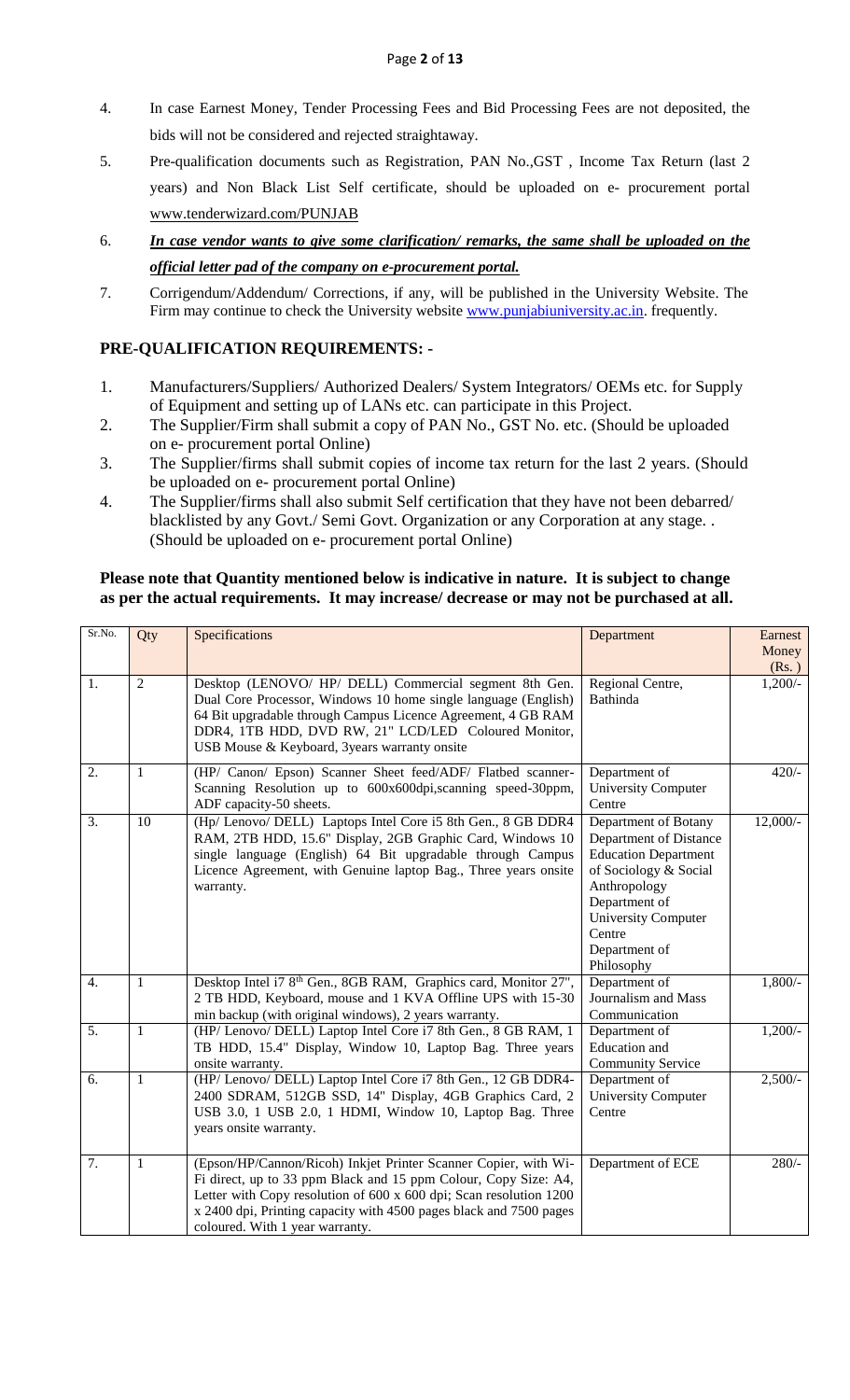| $\overline{8}$ . |   | Inkjet Printer with Ink Tanks; Printer, Output - Colour, Pages per<br>minute - 27 pages (Black & White), 15 pages (Colour); Paper size-<br>A4/Legal, Warranty - 1 year onsite                                                                                                                                                                                                                                                                                                                                                                                                                                                                                                                                                                                                                                                                                                                                                                                                                    | Department of<br><b>University Computer</b><br>Centre.             | $160/-$   |
|------------------|---|--------------------------------------------------------------------------------------------------------------------------------------------------------------------------------------------------------------------------------------------------------------------------------------------------------------------------------------------------------------------------------------------------------------------------------------------------------------------------------------------------------------------------------------------------------------------------------------------------------------------------------------------------------------------------------------------------------------------------------------------------------------------------------------------------------------------------------------------------------------------------------------------------------------------------------------------------------------------------------------------------|--------------------------------------------------------------------|-----------|
| 9.               | 1 | Servers: Xeon gold 6136, RAM128 GB DDR4, Storage single rack<br>6 to 8 TB, Raid 1 and 3, RAM slots 24, 4TB Firecuda SATA HDD,<br>Redundant power supply, 21.5" LED, keyboard, mouse, Server<br>Rack 6 U, 24x7 support after sales. Make : HP/DELL/LENOVO                                                                                                                                                                                                                                                                                                                                                                                                                                                                                                                                                                                                                                                                                                                                         | <b>Registration Branch</b>                                         | $5,500/-$ |
| 10.              | 2 | Native Resolution-WXGA (1280x800) HD720P Brightness=800<br>ANSI Lumens, Contract Ration=30,000:1 Max. Resolution=UXGA<br>$(1600x1200)$ @ 60Hz, Native Aspect Ratio=16:10, Lamp Life and<br>Type=30,000 Hours LED, Display Type=Single Chip DLP, Chip<br>Size= $0.45$ ' DMD Throw Ration= $1.55$ :1, Image size $30"~90"$ Project<br>Distance 1-3m Project Distance, Project lens F/1.9, f=15.3, Zoom<br>Ratio 1x, offset (Based on Full Image Height) 105% keystone<br>correction=Vertical + 33/ -45, Speakers=2W x 1, i/o connection<br>Ports = HDMI, Audio-Out, USB Type A for Display and Jpg<br>Reader, portable not more than 500 gms, Noise level 34db/30 db,<br>Power Supply AC 100-240V, 50/60Hz Consumption 66W/52W,<br><0.5 w, Wifi USB Dongle USB type A Built in, Standard<br>Accessories = HDMI-MHL cable, user manual, carrying case, quick<br>start guide warranty card, remote controller, wifi USB dongle USB<br>type A, AC power cord, optional accessories $=$ remote control | Department of<br>University School of<br><b>Applied Management</b> | $2,600/-$ |

1. In case of proprietary items, OEM or authorized dealers can be given preference.

#### 2. **TOTAL EARNEST MONEY SHALL BE CALCULATED AS THE SUM TOTAL OF ALL THE ITEMS BEING QUOTED BY THE RESPECTIVE VENDOR.**

| Project      | Qty             | <b>Project based Specifications</b>                                                                                                                                                                                                                                                                                                                                                                                                                                                                                                                                                                                                                                                                                                                                                                                                             | <b>Annexure</b>                 | <b>Department</b>                                           | <b>Estimated</b><br>Cost | <b>Earnest</b><br><b>Money</b> |
|--------------|-----------------|-------------------------------------------------------------------------------------------------------------------------------------------------------------------------------------------------------------------------------------------------------------------------------------------------------------------------------------------------------------------------------------------------------------------------------------------------------------------------------------------------------------------------------------------------------------------------------------------------------------------------------------------------------------------------------------------------------------------------------------------------------------------------------------------------------------------------------------------------|---------------------------------|-------------------------------------------------------------|--------------------------|--------------------------------|
| $\mathbf{A}$ | $\mathbf{1}$    | Networking Lab (Room:- 319) with<br>Installation:<br>24 Ports Switch (unmanaged), Jack Panel<br>Fully loaded 24 port, 12 U Rack, I/o<br>Point, Patch cords (2 meter Length),<br>Patch Cords (1 meter Length), CAT 6<br>UTP Cable, Conduit Pipe (1 inch) ISI,<br>Conduit Pipe (1.5 inch) ISI with one year<br>network support.                                                                                                                                                                                                                                                                                                                                                                                                                                                                                                                   | <b>Annexure</b><br>$\mathbf{A}$ | Deptt. of<br><b>ECE</b>                                     | 53,976/-                 | $1,080/-$                      |
| $\bf{B}$     | 1               | Networking of Research Scholar Flats,<br>cable laying (Admin. Block-1), Wi-Fi<br>Setup and inventory etc. and Installation:<br>As per Annexure -B                                                                                                                                                                                                                                                                                                                                                                                                                                                                                                                                                                                                                                                                                               | <b>Annexure</b><br>$\cdot$ B'   | Deptt. of<br><b>University</b><br>Computer<br><b>Centre</b> | 10,00,000/               | $20,000/-$                     |
| $\mathbf C$  | $1 + 3$<br>$+1$ | Qty :-01, Layer 3 Switch, Qty :- 03, PoE<br>Layer 2 Switch, Qty :-1, Layer 2 Switch,<br>Layer 3 HP Brand, with minimum 16 SFP<br>ports, 4 SFP+ and 8 combo ports, including<br>essential fitments like power supply etc.<br>Lifetime warranty (minimum 5 year). Must be<br>fully compatible with HP iMC Network<br>Management software for full alerts and<br>Layer 2 HP Brand, 370 W<br>backups etc.,<br>PoE, 24 gigabit ethernet ports, 2/4 SFP ports,<br>Lifetime warranty (minimum 5 year). Must be<br>fully compatible with HP iMC Network<br>Management software for full alerts and<br>backups etc., Layer 2 HP Brand, 24 gigabit<br>Ethernet ports, 2/4 SFP ports, Lifetime<br>warranty (minimum 5 year). Must be fully<br>compatible<br>with<br>HP<br>iMC<br><b>Network</b><br>Management software for full alerts and<br>backups etc. | Annexure<br>$\cdot$ C'          | Deptt. of<br>University<br>Computer<br>Centre               | 3,99,000/-               | $8,000/-$                      |

## **PROJECTS**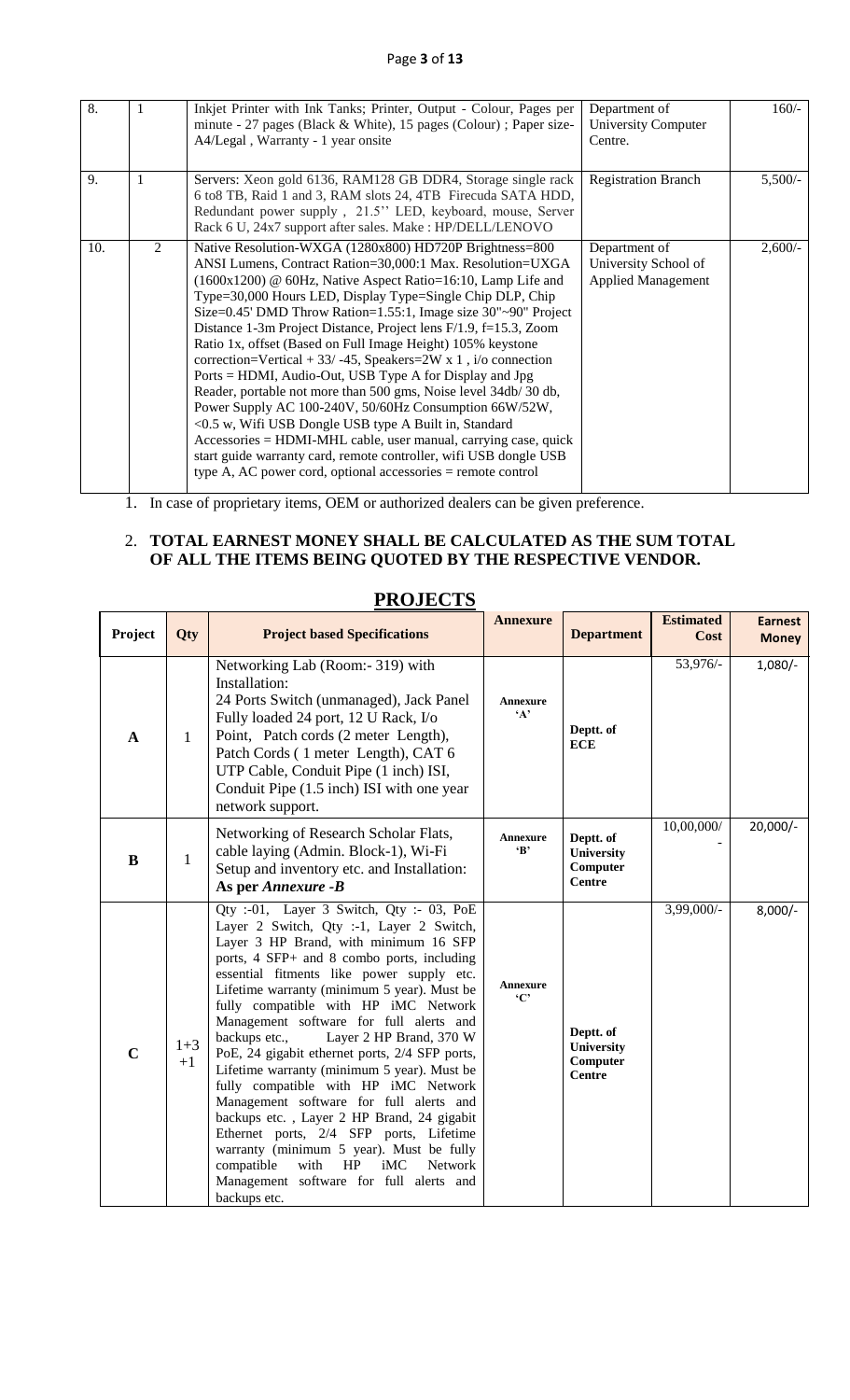| D            | $7 + 1$               | Wi-fi Access Points with Installation:<br>Wireless<br><b>Indoor</b><br>point<br>access<br>802.11bgn/ac POE port, Minimum<br>50metres range, Minimum 300MB data<br>transfer, support Minimum 20 concurrent<br>connections.<br>Additional: CAT6 UTP, Conduit 1 inch<br>(ISI mark), I/O for Dept. of<br>Biotechnology.                                   | <b>Annexure</b><br>$\mathbf{D}$ | (i) Deptt.<br><b>Distance</b><br><b>Education</b><br>(ii)Departme<br>nt of<br><b>Biotechnolog</b><br>у | $(i)70,000/-$<br>$(ii)16,000/-$ | $1,700/-$  |
|--------------|-----------------------|-------------------------------------------------------------------------------------------------------------------------------------------------------------------------------------------------------------------------------------------------------------------------------------------------------------------------------------------------------|---------------------------------|--------------------------------------------------------------------------------------------------------|---------------------------------|------------|
| E            | $\mathbf{1}$          | Wi-fi Setup & Installation: Indoor<br>Wireless Access Point 802.11 AC Series,<br>$4x4:4$ Wave 2, min 2.5 Gbps or<br>higher(including the cost of Lifetime<br>Licenses), Minimum 5 Years Warranty.<br>CAT6 UTP, PVC Conduit (ISI), CAT 6<br>I/O, CAT 6 Patch cord 1 meter, POE kit<br>compatible to access point.                                      | Annexure<br>$\cdot_F$           | <b>CAMS</b>                                                                                            | $35,000/-$                      | $700/-$    |
| $\mathbf{F}$ | $10+$<br>$\mathbf{1}$ | Outdoor Wireless Access Point minimum<br>1.3 GBPS or Above: Concurrent dual-<br>radio dual-band 802.11a/b/g/n/ac, WAVE<br>2 802.11b/g/n: 2.4GHz to 2.483GHz<br>Built-in Omni-directional Smart Antenna,<br>4dBi Antenna gain, Throughput Minimum<br>1.3Gbps or above (per AP), 3 Spatial<br>Streams (see Annexure 'F' for detailed<br>specifications) | Annexure<br>$\mathbf{F}$        | <b>Baba Banda</b><br>Singh<br><b>Bahadur</b><br><b>Hostel (Boys)</b>                                   | 13,43,680/                      | $27,000/-$ |

#### **Annexure-A**

#### **PUNJABI UNIVERSITY, PATIALA.**

#### **Networking Equipment with Installation for Department of Electronics & Communication**

#### **Engineering**

| S No.          | <b>Item</b>                          | Quantity | Make/ Model              |
|----------------|--------------------------------------|----------|--------------------------|
|                | 24 Port 10/100 Mbps Unmanaged switch | 2        | D-Link/HP/Cisco          |
| 2              | 12 U Rack fully loaded               |          | Digitec, Gaden, Comrack  |
| 3              | Jack Panel Fully loaded 24 port      | 2        | D-Link, Actassi, Molex   |
| $\overline{4}$ | Cat 6 I/O with face plate and SMB    | 40       | D-Link, Actassi, Molex   |
| 5              | Patch Cords (2meter Length)          | 40       | D-Link, Schneider, Molex |
| 6              | Patch Cords (1meter Length)          | 41       | D-Link, Schneider, Molex |
|                | CAT-6 UTP Cable in meter             | 450      | D-Link                   |
| 8              | Conduit Pipe (1 inch) ISI in meter   | 90       | <b>ISI</b>               |
| 9              | Conduit Pipe (1.5 inch) ISI in meter | 90       | <b>ISI</b>               |

**Annexure-B**

#### **PUNJABI UNIVERSITY, PATIALA.**

## **Networking of Research Scholar Flats, Cable laying (Admin. Block-1), Wi-Fi Setup, Inventory and Installation**

| S.No          | <b>Item</b>                                      | Qty | Make/ Model              |
|---------------|--------------------------------------------------|-----|--------------------------|
|               |                                                  |     |                          |
| $\mathbf{1}$  | Indoor Wireless Access Points AC Series, 4x4:4   | 21  | HP/Ruckus/Cisco/Ruijie   |
|               | Wave 2, min 2.5 Gbps or higher (including the    |     |                          |
|               | cost of Lifetime Licenses) Minimum 5 Years       |     |                          |
|               | Warranty                                         |     |                          |
| $\mathcal{P}$ | Hardware Controller, Centralized Management      |     | Compatible with item     |
|               | of at least 25 APs with Single appliances (At    |     | specified at Sr. No.1 of |
|               | least 21 APs licenses enabled on day one)        |     | Annexure 'B'             |
|               | <b>Note: No Licenses and Hardware Controller</b> |     |                          |
|               | required if access points are compatible with    |     |                          |
|               | Wireless Controller Ruijie WS 6008; available    |     |                          |
|               | with the University Computer Centre              |     |                          |
| 3             | 24-Port 10/100/1000 Mbps + 2-Port SFP 1000       | 6   | $HP/Cisco/D-Link$        |
|               | Mbps PoE switch, POE 10BASE-T/100BASE-           |     |                          |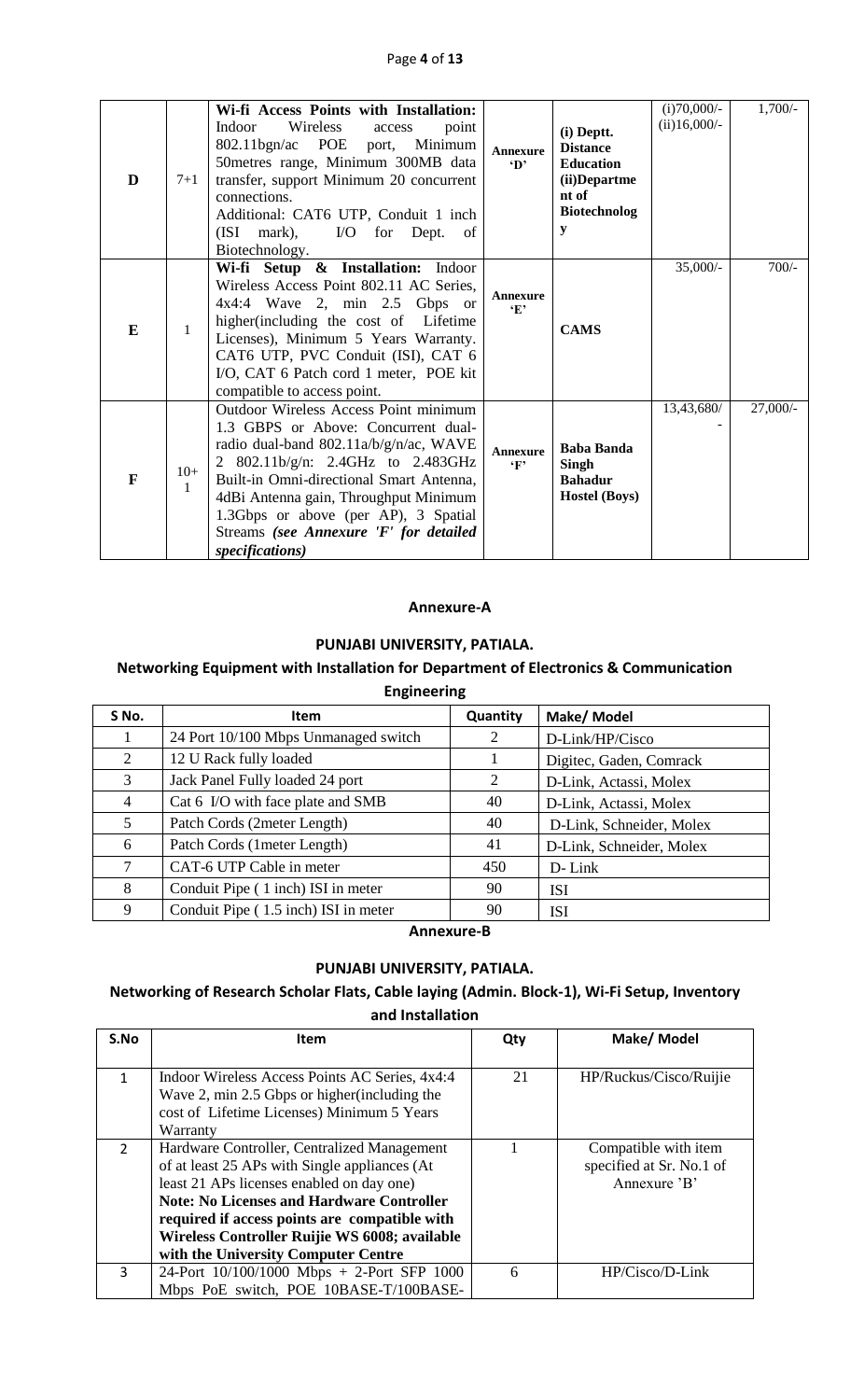| Page 5 of 13 |  |  |
|--------------|--|--|
|--------------|--|--|

|                | TX/1000BASE-T: 24,1000BASE-X SFP Ports:<br>2, Gigabit Managed Switches, Min. 370 watts,<br>Internal/external surge protection on all Ethernet<br>ports. Lifetime Warranty                                                                                       |                |                              |
|----------------|-----------------------------------------------------------------------------------------------------------------------------------------------------------------------------------------------------------------------------------------------------------------|----------------|------------------------------|
| 4              | 8-Port 10/100/1000 Mbps + 2-Port SFP 1000<br>Mbps PoE switch, POE 10BASE-T/100BASE-<br>TX/1000BASE-T: 8,1000BASE-X SFP Ports: 2,<br>Gigabit Managed Switches, Internal/external<br>surge protection on all Ethernet ports, Lifetime<br>Warranty (Min. 5 Years). | $\overline{7}$ | HP/Cisco /D-Link             |
| 5              | OFC SM Six core OS2 standard in meters                                                                                                                                                                                                                          | 200            | D-Link                       |
| 6              | LIU 6 Port unloaded                                                                                                                                                                                                                                             | 4              | D-Link                       |
| $\overline{7}$ | SC Adaptors Single mode                                                                                                                                                                                                                                         | 24             | D-Link                       |
| 8              | Pigtails Single mode                                                                                                                                                                                                                                            | 54             | D-Link                       |
| 9              | <b>SC Adaptors Plates</b>                                                                                                                                                                                                                                       | $\overline{4}$ | D-Link                       |
| 10             | <b>SC-LC</b> Patch Cord Single mode                                                                                                                                                                                                                             | 44             | D-Link                       |
| 11             | 6 U Rack with accessories                                                                                                                                                                                                                                       | $\mathbf{1}$   | D-Link                       |
| 12             | 12 U Rack with Accessories                                                                                                                                                                                                                                      | $\mathbf{1}$   | D-Link                       |
| 13             | CAT 6 UTP Cable in meters                                                                                                                                                                                                                                       | 2135           | D-Link                       |
| 14             | Jack Panel Fully loaded 24 port                                                                                                                                                                                                                                 | $\mathbf{1}$   | D-Link                       |
| 15             | CAT 6 UTP Patch Cord1 Meter                                                                                                                                                                                                                                     | 30             | D-Link                       |
| 16             | Cat 6 I/O with face plate and SMB                                                                                                                                                                                                                               | 20             | D-Link                       |
| 17             | SFP Module Single mode                                                                                                                                                                                                                                          | $\overline{4}$ | SYROTECH/D-Link/<br>HP/Cisco |
| 18             | Conduit Pipe 1" (ISI) with Clips & Accessories<br>in meters                                                                                                                                                                                                     | 900            | <b>ISI</b>                   |
| 19             | Splicing per fiber core                                                                                                                                                                                                                                         | 24             | Service                      |
| 20             | Iron Cages for AP                                                                                                                                                                                                                                               | 20             | Custom                       |
| 21             | Manual Digging at 3 Feet (in meters including<br>laying charges)                                                                                                                                                                                                | 150            | Service                      |
| 22             | Fiber Patch Cords LC-SC (Multi Mode)                                                                                                                                                                                                                            | 30             | D-Link                       |
| 23             | Fiber Pig Tales (Multi Mode)                                                                                                                                                                                                                                    | 30             | D-Link                       |

## **Annexure-C PUNJABI UNIVERSITY, PATIALA. Networking Equipment for University Computer Centre**

| $S$ No. | <b>Item</b>                                                          | Quantity | Make/<br><b>Model</b> |
|---------|----------------------------------------------------------------------|----------|-----------------------|
|         | Layer 3 Switch with minimum 16 SFP ports, 4 SFP+ and 8 combo         |          |                       |
|         | ports, including essential fitments like power supply etc. Lifetime  |          |                       |
| 1       | warranty (minimum 5 year). Must be fully compatible with HP iMC      | 1        | HP                    |
|         | Network Management software for full alerts and backups etc.,        |          |                       |
|         | PoE Layer 2 Switch, 370 W PoE, 24 gigabit ethernet ports, 2/4 SFP    |          |                       |
|         | ports, Lifetime warranty (minimum 5 year). Must be fully compatible  |          |                       |
| 2       | with HP iMC Network Management software for full alerts and          | 3        | HP                    |
|         | backups etc.                                                         |          |                       |
|         | Layer 2, Non PoE, 24 gigabit Ethernet ports, 2/4 SFP ports, Lifetime |          |                       |
| 3       | warranty (minimum 5 year). Must be fully compatible with HP iMC      | 1        | <b>HP</b>             |
|         | Network Management software for full alerts and backups etc.         |          |                       |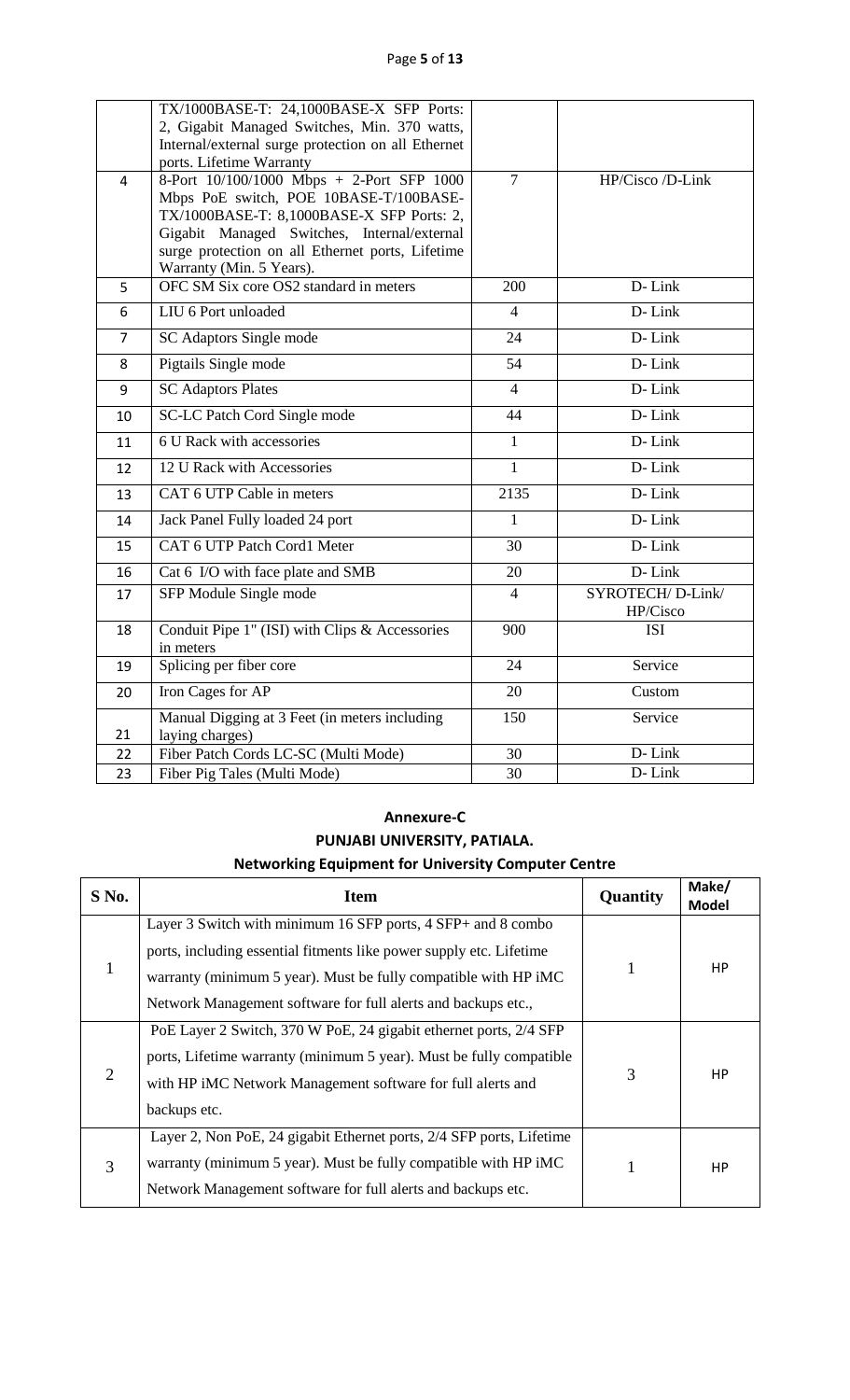#### Page **6** of **13**

#### **Annexure-D**

#### **PUNJABI UNIVERSITY, PATIALA.**

## **Wi-fi-Access Points, Networking with Installation for Department of Distance Education and Department of Biotechnology**

| S No. | Item                                                                                                                                                  | Quantity | Make/ Model     |
|-------|-------------------------------------------------------------------------------------------------------------------------------------------------------|----------|-----------------|
|       | Indoor access point $802.11b/g/n/ac$ POE port, Minimum 50<br>metres range, Minimum 300MB data transfer, support<br>Minimum 20 concurrent connections. | 8        | HP/D-Link/Cisco |
|       | CAT-6 UTP Cable in meters                                                                                                                             | 100      | D-Link          |
| 3     | Conduit Pipe (1 inch) ISI in meters                                                                                                                   | 90       | isi             |
| 4     | CAT 6 I/O with face plate and SMB                                                                                                                     |          | D-Link          |

#### **Annexure-E**

#### **PUNJABI UNIVERSITY, PATIALA.**

#### **Wi-fi-Access Point, Networking with Installation for CAMS Department**

| S No.         | Item                                                                                                                                                    | Quantity | Make/ Model                |
|---------------|---------------------------------------------------------------------------------------------------------------------------------------------------------|----------|----------------------------|
|               | Indoor Wireless Access Points AC Series, 4x4:4 Wave<br>2, min 2.5 Gbps or higher (including the cost of Lifetime<br>Licenses) Minimum 5 Years Warranty. |          | HP/D-Link/Cisco/Ruijie     |
| $\mathcal{P}$ | CAT 6 UTP Cable in meters                                                                                                                               | 80       | D-Link                     |
| 3             | Conduit Pipe (1 inch) ISI in meters                                                                                                                     | 80       | ISI                        |
| 4             | POE kit compatible to access point                                                                                                                      |          | Compatible to access point |
| 5             | CAT 6 I/O with face plate and SMB                                                                                                                       | 2        | $D$ - Link                 |
| 6             | CAT 6 UTP Patch cord 1 meter                                                                                                                            | 2        | D-Link                     |

#### **Annexure-F**

#### **PUNJABI UNIVERSITY, PATIALA.**

#### **Wi-Fi setup, Networking and Installation at Baba Banda Singh Bahadur Engineering Hostel**

| S.No           | <b>Item</b>                                                                                                                                                                                                                                                                                                                                                                                                                                                                                                                                                                                                                                                                                                                                                                                                                                                                                                                                                                                                     | Quantity     | <b>Make/Model</b>                                                                |
|----------------|-----------------------------------------------------------------------------------------------------------------------------------------------------------------------------------------------------------------------------------------------------------------------------------------------------------------------------------------------------------------------------------------------------------------------------------------------------------------------------------------------------------------------------------------------------------------------------------------------------------------------------------------------------------------------------------------------------------------------------------------------------------------------------------------------------------------------------------------------------------------------------------------------------------------------------------------------------------------------------------------------------------------|--------------|----------------------------------------------------------------------------------|
|                |                                                                                                                                                                                                                                                                                                                                                                                                                                                                                                                                                                                                                                                                                                                                                                                                                                                                                                                                                                                                                 |              |                                                                                  |
| $\mathbf{1}$   | Outdoor Wireless Access Point minimum 1.3 GBPS or<br>Above<br>AP, Concurrent<br>dual-radio<br>dual-<br>per<br>band, 802.11a/b/g/n/ac, , WAVE 2, 802.11b/g/n: 2.4GHz<br>to 2.483GHz, Built-in Omni-directional Smart Antenna<br>(4dBi), Spatial Streams 3, Must support 3x3 MIMO for<br>both $802.11ac$<br>and 802.11n client, IP Rating<br>IP67, Service Port 10/100/1000Mbps ETH1/PoE IN port<br>(RJ-45 connector) OR Small Form-Factor Pluggable<br>(SFP) port, 1 Console Port(RJ45)as Management Port<br>, Power Supply of PoE+ (802.3at) or DC Power Input,<br>Minimum 100 clients per AP, Should Support<br>Configuring the authentication mode. Encryption<br>mechanism and VLAN attributes for each SSID, Static<br>IP address or DHCP reservation, Should support IPv6<br>CAPWAP<br>tunnel,ICMPv6,Manual or<br>automatic<br>configuration of IPv6 address, SNMP v1/v2C/v3,<br>Telnet, SSH, TFTP, and FTP and web management,<br>Operating Temperature: -40°C to 70°C, Wall/pole-<br>mount installation. | 10           | Hp/Ruckus/Cisco/Ruijie                                                           |
| $\overline{2}$ | Wifi<br>Controller Hardware<br>Based,<br><b>Centralized</b><br>Management of at least 100 APs with Single<br>appliances (At least 30 APs licenses enabled on day<br>one), Controller should support distributed traffic<br>forwarding allowing traffic to flow directly from source<br>to destination, eliminating needless traffic to pass<br>through the controller, delivering better performance<br>and faster more-responsive applications., User isolation<br>based on AC, AP and WLAN , Wireless QoS: AP-based<br>bandwidth limiting, WLAN-based bandwidth limiting,                                                                                                                                                                                                                                                                                                                                                                                                                                     | $\mathbf{1}$ | Compatible with Wifi<br><b>Access Points</b><br>(as per Sr no. 1,<br>Annexure-F) |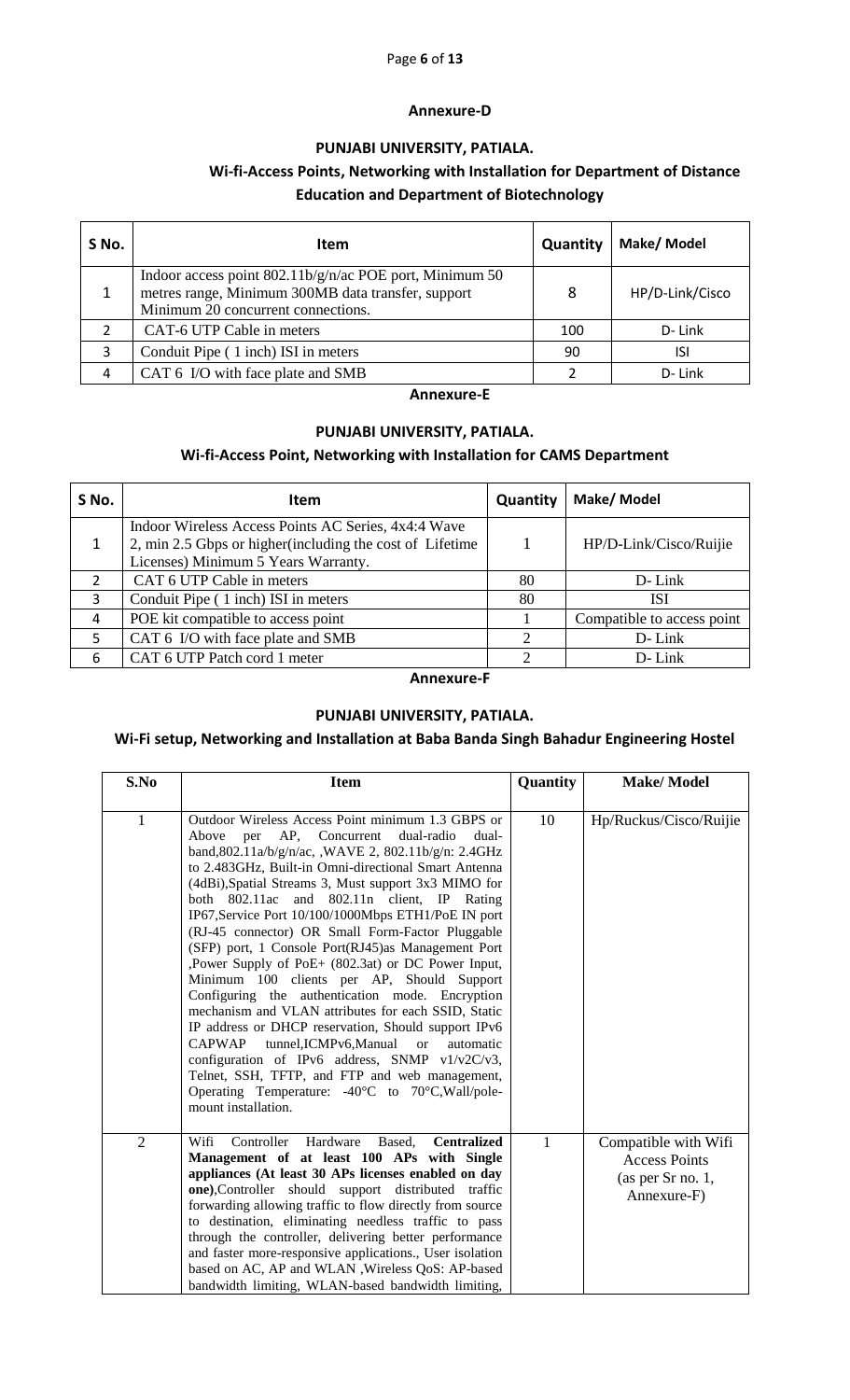#### Page **7** of **13**

|                | Static speed limiting and smart speed limiting based on<br>user, At least 6000 wireless clients with MAC<br>Authentication, AP-based load balancing; AP traffic-<br>based load balancing;5G priority access; RSSI<br>threshold, Roaming across Subnets and VLANs, Multi-<br>Controller Redundancy, clustering, Management of<br>Indoor<br>Outdoor<br>AP's<br>both<br>and<br>(802.11)<br>$a/b/g/n/ac)$ , CAPWAP<br><b>or</b><br>equivalent<br>encrypted<br>communications between AP and Controller, Dynamic<br>RF channel and power management, Integrated captive<br>portal, 802.11 security and encryption, IPv6 management<br>and Static & Dynamic routing, Console and Web<br>management |                |                          |
|----------------|----------------------------------------------------------------------------------------------------------------------------------------------------------------------------------------------------------------------------------------------------------------------------------------------------------------------------------------------------------------------------------------------------------------------------------------------------------------------------------------------------------------------------------------------------------------------------------------------------------------------------------------------------------------------------------------------|----------------|--------------------------|
| 3              | 24-Port 10/100/1000 Mbps + 2-Port SFP 1000 Mbps<br>PoE<br>switch,<br>POE<br>10BASE-T/100BASE-<br>TX/1000BASE-T: 24,1000BASE-X SFP Ports: 2,<br>Gigabit<br>Managed<br>Switches,<br>Min.<br>370<br>watts,<br>Internal/external surge protection on all Ethernet ports.<br>Lifetime Warranty                                                                                                                                                                                                                                                                                                                                                                                                    | $\mathbf{1}$   | HP/Cisco/D-Link          |
| $\overline{4}$ | 8-Port 10/100/1000 Mbps + 2-Port SFP 1000 Mbps PoE<br>switch, POE 10BASE-T/100BASE-TX/1000BASE-T:<br>8,1000BASE-X SFP Ports: 2, Gigabit Managed<br>Capacity:<br>Switches,<br>Switching<br>20<br>Gbps,<br>Internal/external surge protection on all Ethernet ports,<br>Lifetime Warranty (Min. 5 Years).                                                                                                                                                                                                                                                                                                                                                                                      | $\mathbf{1}$   | HP/Cisco /D-Link         |
| 5              | CAT 6 UTP cable (in meters)                                                                                                                                                                                                                                                                                                                                                                                                                                                                                                                                                                                                                                                                  | 915            | D-Link                   |
| 6              | Jack Panel Fully loaded 24 port                                                                                                                                                                                                                                                                                                                                                                                                                                                                                                                                                                                                                                                              | $\overline{2}$ | D-Link                   |
| $\overline{7}$ | CAT 6 I/O with face plate and SMB                                                                                                                                                                                                                                                                                                                                                                                                                                                                                                                                                                                                                                                            | 10             | D-Link                   |
| 8              | Patch Cord (1 Meter CAT 6)                                                                                                                                                                                                                                                                                                                                                                                                                                                                                                                                                                                                                                                                   | 12             | D-Link                   |
| 9              | Patch Cord (2 Meter CAT 6)                                                                                                                                                                                                                                                                                                                                                                                                                                                                                                                                                                                                                                                                   | 10             | D-Link                   |
| 10             | Rack 9 U with accessories                                                                                                                                                                                                                                                                                                                                                                                                                                                                                                                                                                                                                                                                    | $\overline{2}$ | D-Link                   |
| 11             | Pole for Camera (Iron cast 5 meter for AP along<br>with AP mounting kits $&$ installation)                                                                                                                                                                                                                                                                                                                                                                                                                                                                                                                                                                                                   | $\mathbf{1}$   | Customised               |
| 12             | Iron angle arms with AP mounting kit $\&$<br>installation                                                                                                                                                                                                                                                                                                                                                                                                                                                                                                                                                                                                                                    | $8\,$          | Customised               |
| 13             | PVC Junction box with pre Moulded cable entry IP<br>66-67 with RAL7035                                                                                                                                                                                                                                                                                                                                                                                                                                                                                                                                                                                                                       | 10             | Customised               |
| 14             | Industrial grade flexible roll, Make-LAP (unit: 25<br>meter roll)                                                                                                                                                                                                                                                                                                                                                                                                                                                                                                                                                                                                                            | $\mathbf{1}$   | <b>ISI</b> Marked        |
| 15             | PVC Conduit pipe 1" ISI with clips & bends (in<br>meters)                                                                                                                                                                                                                                                                                                                                                                                                                                                                                                                                                                                                                                    | 700            | <b>ISI</b> Marked        |
| 16             | Cable Laying (in meters)                                                                                                                                                                                                                                                                                                                                                                                                                                                                                                                                                                                                                                                                     | 915            | Customised               |
| 17             |                                                                                                                                                                                                                                                                                                                                                                                                                                                                                                                                                                                                                                                                                              |                |                          |
|                | Conduit laying (in meters)<br>Digging Manual at 3 Feet depth (in meters)                                                                                                                                                                                                                                                                                                                                                                                                                                                                                                                                                                                                                     | 700<br>30      | Customised<br>Customised |

*Note:*

- 1) Outdoor Access Point and Switches shall have life time warranty.
- 2) Wireless Controller (Hardware based) shall support 100 Access Points with Single appliances at least 30 Access Points license enabled on day one with lifetime warranty on product & license.

#### **Terms and Conditions:-**

- 1. Prices should be inclusive of all taxes and levies in INR, FOR Punjabi University Patiala.
- 2. Payment will be released on successful installation and commissioning.
- 3. Although, rates for projects are invited on item/ work basis but the execution of project requires services of single vendor/ system integrator. Hence, the lowest bidder will be determined on the basis of the cost of all items/ works pooled together for the entire project. Order can be placed to different vendors/system integrator for different Projects. Only one vendor/system integrator will execute a single project to its entire completion.
- 4. All items to be supplied must be branded and shall be amply supported onsite directly by OEM. All RMA, shall be in name of Punjabi University, Patiala.
- 5. Vendor/ System Integrator shall be responsible for onsite deployment / configuration etc.
- 6. All costs related to the installation of the equipment (including all necessary materials, labour, etc.) will be the responsibility of the vendor.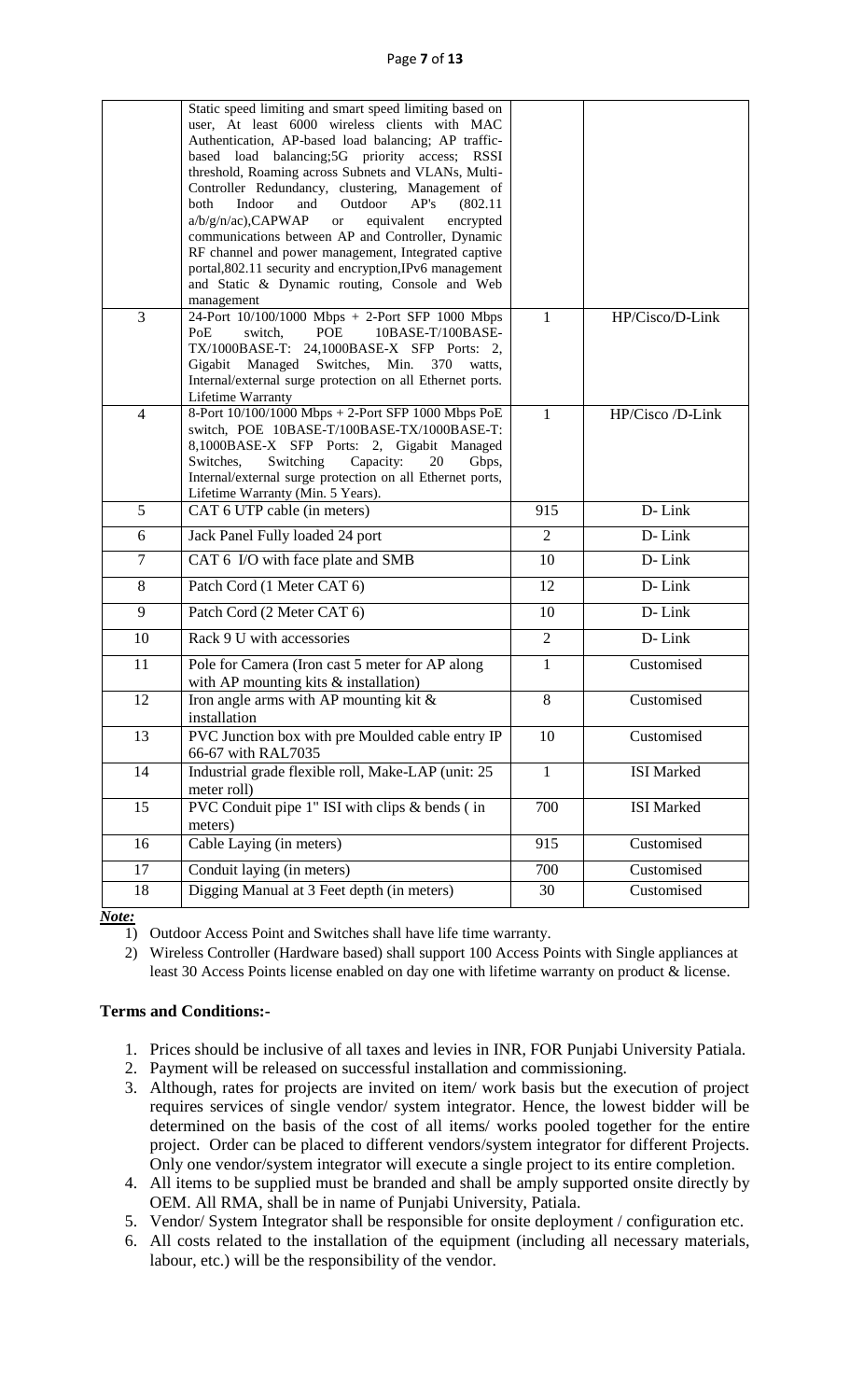- 7. If there is holiday on the receipt/ opening day of the tender, the tender may be received/ opened on the next working day at the same time and at the same place.
- 8. The Purchase Committee reserves the right to reject the tender without assigning any reason before/ after opening of the tenders and the tenderers shall have no right or any claim what so ever for the same on this account.
- 9. University reserves the right to increase/ decrease the quantity of items. The order for quantity of different items can be increased or decreased. The Suppliers/ Tenderers shall have no right or any claim what so ever for the same on this account. The payment for passive components will be made on the basis of actual consumption.
- 10. The rate quoted by the Supplier/ Tenderer shall be inclusive of all the taxes i.e. GST or any other taxes levied by Central Govt. or State Government Authority or Local Bodies including their variations as notified by the Concerned Authority from time to time and of all the new taxes and levies that may be imposed. Firm will supply the material on quoted Rates which include F.O.R., Loading, Unloading, stacking and inclusive of all taxes. Nothing Extra shall be paid.
- 11. All costs shall include the installation of the equipment (including all necessary materials, labour, etc.) except for **Project 'C'**.
- 12. Project wise earnest money has been depicted in the e-Tender Notice on the website www.punjabiuniversity.ac.in.
- 13. The Supplier/ Tenderer shall comply with the proper by- Laws and legal order of the local body or authority under the jurisdiction of which the supply is executed and pay all fees and charges for which Supplier/ Tenderer may be liable. Nothing extra shall be payable by the University on this account.
- 14. In case of failure of supply of material as per ordered specifications, the University reserve the right to reject the supply order and can forfeit the earnest money deposited by the firm.
- 15. In case of any dispute, the decision of the Vice-chancellor, Punjabi University, Patiala shall be final and binding on both the parties. Dispute leading to litigation the jurisdiction will be Patiala (Punjab) only.
- **16.** In case of any clarification regarding tender contact Phone No. **0175-3046314-15, 0175- 2286570**
- **17.** ANY CORRIGENDUM RELATED TO THE ABOVE SAID PURCHASES WILL BE NOTIFIED ON THE UNIVERSITY WEBSITE. Please keep on referring to the website regularly for latest notifications. http://tenders.punjabiuniversity.ac.in
- **18. Project related specific conditions have been mentioned in the technical specifications also.**

**Director** University Computer Centre Punjabi University, Patiala. 01753046314-15, 2286570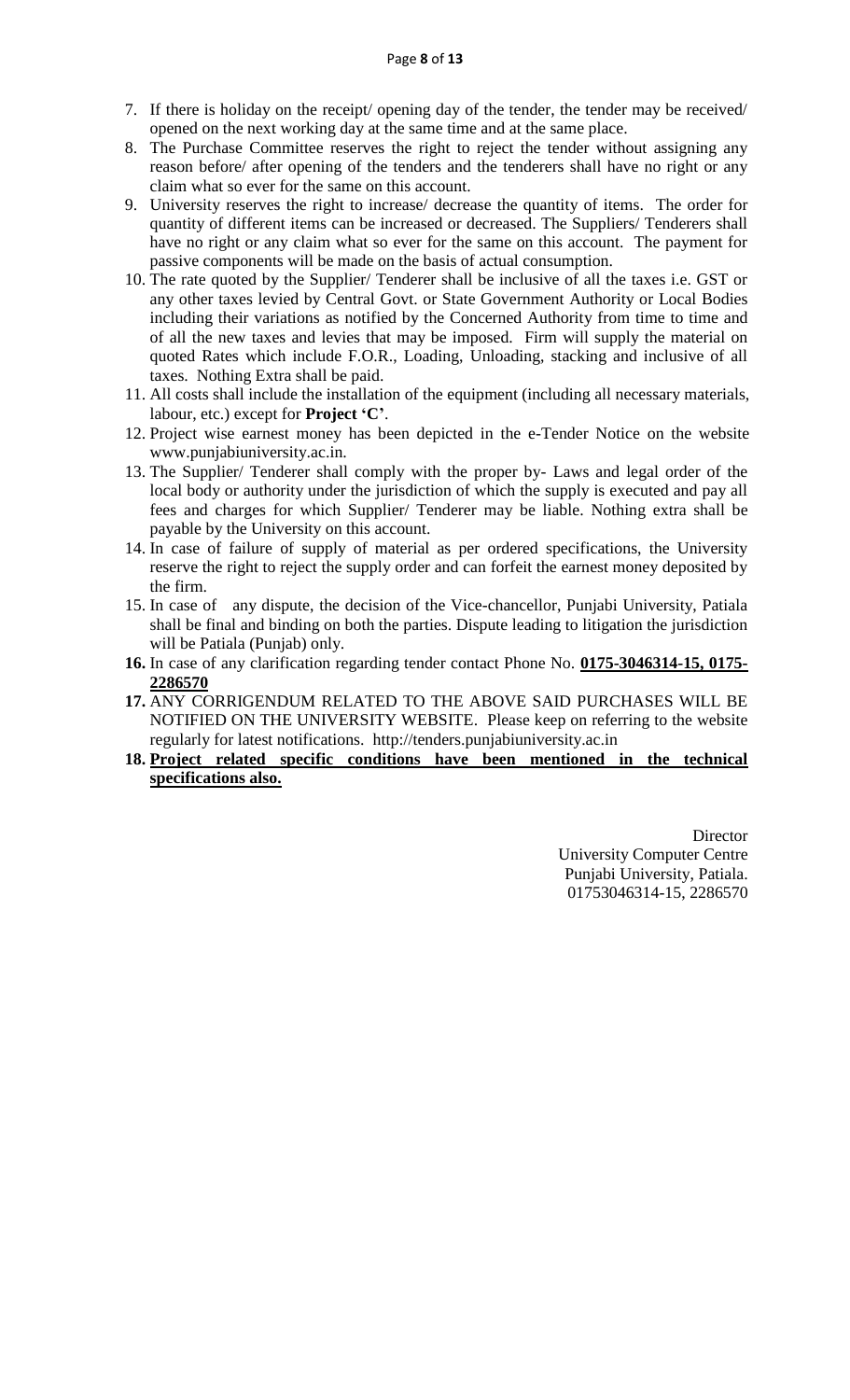# **Technical Compliance Sheet**

#### **TOTAL EARNEST MONEY SHALL BE CALCULATED AS THE SUM TOTAL OF ALL THE ITEMS BEING QUOTED BY THE RESPECTIVE VENDOR.**

All interested Manufacturers/ Suppliers/ Authorized Dealers/ OEMs/ System Integrators/ Vendors etc. shall mention make/model of the item in the technical compliance sheet.

#### **Delivery Time: 30 Day (Maximum)**

**Part 1:** 

| Sr. | Specifications                                                                   | Interested in | Make/ | Do you meet the |
|-----|----------------------------------------------------------------------------------|---------------|-------|-----------------|
| No. |                                                                                  | supplying     | Model | specifications? |
|     |                                                                                  | the item?     |       | (Yes/No)        |
|     |                                                                                  | (Yes/No)      |       |                 |
| 1.  | Desktop (LENOVO/HP/DELL) Commercial                                              |               |       |                 |
|     | segment 8th Gen. Dual Core Processor,                                            |               |       |                 |
|     | Windows 10 home single language (English)                                        |               |       |                 |
|     | 64 Bit upgradable through Campus Licence                                         |               |       |                 |
|     | Agreement, 4 GB RAM DDR4, 1TB HDD,                                               |               |       |                 |
|     | DVD RW, 21" LCD/LED Coloured Monitor,                                            |               |       |                 |
|     | USB Mouse & Keyboard, 3years warranty                                            |               |       |                 |
|     | onsite                                                                           |               |       |                 |
| 2.  | (HP/ Canon/ Epson) Scanner Sheet feed/ADF/                                       |               |       |                 |
|     | Flatbed scanner- Scanning Resolution up to                                       |               |       |                 |
|     | 600x600dpi, scanning speed-30ppm, ADF                                            |               |       |                 |
|     | capacity-50 sheets.                                                              |               |       |                 |
| 3.  | (Hp/ Lenovo/ DELL) Laptops Intel Core i5                                         |               |       |                 |
|     | 8th Gen., 8 GB DDR4 RAM, 2TB HDD,                                                |               |       |                 |
|     | 15.6" Display, 2GB Graphic Card, Windows                                         |               |       |                 |
|     | single<br>language (English)<br>10<br>64<br>Bit                                  |               |       |                 |
|     | upgradable<br>through Campus<br>Licence                                          |               |       |                 |
|     | Agreement, with Genuine laptop Bag., Three                                       |               |       |                 |
|     | years onsite warranty.                                                           |               |       |                 |
| 4.  | Desktop Intel i7 8 <sup>th</sup> Gen., 8GB RAM,                                  |               |       |                 |
|     | Graphics card, Monitor 27", 2 TB HDD,                                            |               |       |                 |
|     | Keyboard, mouse and 1 KVA Offline UPS                                            |               |       |                 |
|     | with 15-30 min backup (with original                                             |               |       |                 |
|     | windows), 2 years warranty.                                                      |               |       |                 |
| 5.  | (HP/ Lenovo/ DELL) Laptop Intel Core i7 8th                                      |               |       |                 |
|     | Gen., 8 GB RAM, 1 TB HDD, 15.4" Display,                                         |               |       |                 |
|     | Window 10, Laptop Bag. Three years onsite                                        |               |       |                 |
|     | warranty.                                                                        |               |       |                 |
| 6.  | (HP/ Lenovo/ DELL) Laptop Intel Core i7 8th                                      |               |       |                 |
|     | Gen., 12 GB DDR4-2400 SDRAM, 512GB                                               |               |       |                 |
|     | SSD, 14" Display, 4GB Graphics Card, 2<br>USB 3.0, 1 USB 2.0, 1 HDMI, Window 10, |               |       |                 |
|     | Laptop Bag. Three years onsite warranty.                                         |               |       |                 |
| 7.  | (Epson/HP/Cannon/Ricoh)<br>Inkjet<br>Printer                                     |               |       |                 |
|     | Scanner Copier, with Wi-Fi direct, up to 33                                      |               |       |                 |
|     | ppm Black and 15 ppm Colour, Copy Size:                                          |               |       |                 |
|     | A4, Letter with Copy resolution of 600 x 600                                     |               |       |                 |
|     | dpi; Scan resolution 1200 x 2400 dpi, Printing                                   |               |       |                 |
|     | capacity with 4500 pages black and 7500                                          |               |       |                 |
|     | pages coloured. With 1 year warranty.                                            |               |       |                 |
| 8.  | Inkjet Printer with Ink Tanks; Printer, Output                                   |               |       |                 |
|     | - Colour, Pages per minute - 27 pages (Black)                                    |               |       |                 |
|     | & White), 15 pages (Colour) ; Paper size-                                        |               |       |                 |
|     | A4/Legal, Warranty - 1 year onsite                                               |               |       |                 |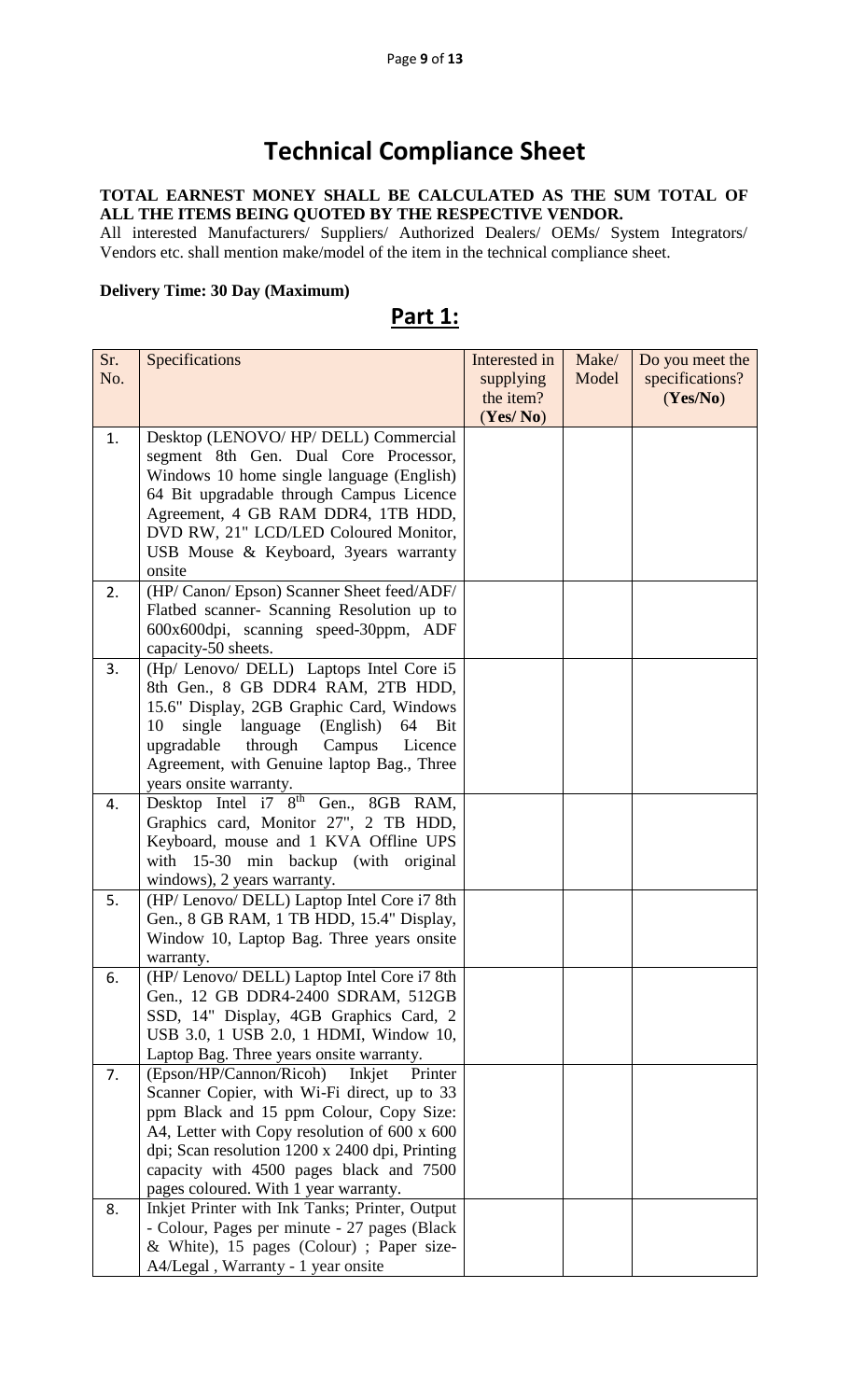| 9.  | Servers: Xeon gold 6136, RAM128 GB               |  |  |
|-----|--------------------------------------------------|--|--|
|     | DDR4, Storage single rack 6 to 8TB, Raid 1       |  |  |
|     | and 3, RAM slots 24, 4 TB Firecuda SATA          |  |  |
|     | HDD, Redundant power supply, 21.5" LED,          |  |  |
|     | keyboard, mouse, Server Rack 6 U, 24x7 after     |  |  |
|     | sales support. Make: HP/DELL/LENOVO              |  |  |
| 10. | Native<br>Resolution-WXGA<br>(1280x800)          |  |  |
|     | HD720P Brightness=800 ANSI Lumens,               |  |  |
|     | Contract<br>Ration=30,000:1<br>Max.              |  |  |
|     | Resolution=UXGA $(1600x1200)$ @ 60Hz,            |  |  |
|     | Native Aspect Ratio=16:10, Lamp Life and         |  |  |
|     | $Type=30,000$ Hours<br>LED,<br>Display           |  |  |
|     | Type=Single Chip DLP, Chip Size=0.45'            |  |  |
|     | DMD Throw Ration=1.55:1, Image size              |  |  |
|     | 30"~90" Project Distance 1-3m Project            |  |  |
|     | Distance, Project lens $F/1.9$ , $f=15.3$ , Zoom |  |  |
|     | Ratio 1x, offset (Based on Full Image Height)    |  |  |
|     | 105% keystone correction=Vertical $+$ 33/ -45,   |  |  |
|     | Speakers=2W x 1, $i$ /o connection Ports =       |  |  |
|     | HDMI, Audio-Out, USB Type A for Display          |  |  |
|     | and Jpg Reader, portable not more than 500       |  |  |
|     | gms, Noise level 34db/ 30 db, Power Supply       |  |  |
|     | 100-240V, 50/60Hz Consumption<br>AC              |  |  |
|     | $66W/52W$ , < $0.5$ w, Wifi USB Dongle USB       |  |  |
|     | type A Built in, Standard Accessories =          |  |  |
|     | HDMI-MHL cable, user manual, carrying            |  |  |
|     | case, quick start guide warranty card, remote    |  |  |
|     | controller, wifi USB dongle USB type A, AC       |  |  |
|     | power cord, optional accessories = remote        |  |  |
|     | control                                          |  |  |

| . . | ۰ |
|-----|---|
|     |   |

|          | <b>PROJECT 'A'</b>                   |                                                |            |
|----------|--------------------------------------|------------------------------------------------|------------|
| S<br>No. | <b>Item</b>                          | Do you meet the<br>specifications?<br>(Yes/No) | Make/Model |
| 1        | 24 Port 10/100 Mbps Unmanaged switch |                                                |            |
| 2        | 12 U Rack fully loaded               |                                                |            |
| 3        | Jack Panel Fully loaded 24 port      |                                                |            |
| 4        | Cat 6 I/O with face plate and SMB    |                                                |            |
| 5        | Patch Cords (2meter Length)          |                                                |            |
| 6        | Patch Cords (1 meter Length)         |                                                |            |
| 7        | CAT-6 UTP Cable in meter             |                                                |            |
| 8        | Conduit Pipe (1 inch) ISI in meter   |                                                |            |
| 9        | Conduit Pipe (1.5 inch) ISI in meter |                                                |            |

|      | <b>PROJECT 'B'</b>                                                                                                                                        |                                                |            |
|------|-----------------------------------------------------------------------------------------------------------------------------------------------------------|------------------------------------------------|------------|
| S.No | Item                                                                                                                                                      | Do you meet the<br>specifications?<br>(Yes/No) | Make/Model |
|      | Indoor Wireless Access Points AC Series, 4x4:4<br>Wave 2, min 2.5 Gbps or higher (including the<br>cost of Lifetime Licenses) Minimum 5 Years<br>Warranty |                                                |            |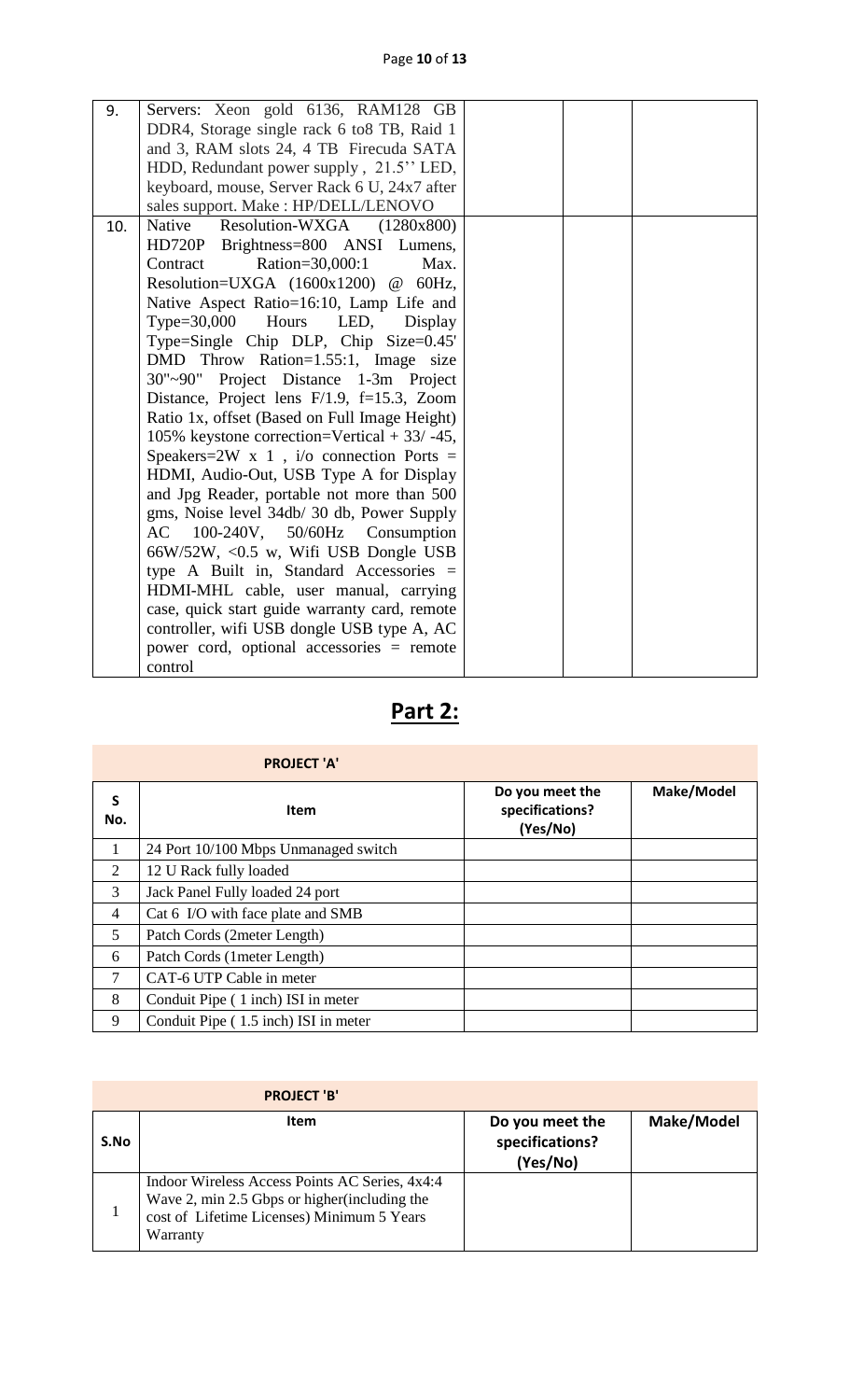|                | Hardware Controller, Centralized Management of                        |  |
|----------------|-----------------------------------------------------------------------|--|
|                | at least 25 APs with Single appliances (At least 21                   |  |
|                | APs licenses enabled on day one)                                      |  |
| 2              | <b>Note: No Licenses and Hardware Controller</b>                      |  |
|                | required if access points are compatible with                         |  |
|                | Wireless Controller Ruijie WS 6008; available                         |  |
|                | with the University Computer Centre                                   |  |
|                | 24-Port 10/100/1000 Mbps + 2-Port SFP 1000                            |  |
|                | Mbps PoE switch, POE 10BASE-T/100BASE-                                |  |
| 3              | TX/1000BASE-T: 24,1000BASE-X SFP Ports: 2,                            |  |
|                | Gigabit Managed Switches, Min. 370 watts,                             |  |
|                | Internal/external surge protection on all Ethernet                    |  |
|                | ports. Lifetime Warranty<br>8-Port 10/100/1000 Mbps + 2-Port SFP 1000 |  |
|                | Mbps PoE switch, POE 10BASE-T/100BASE-                                |  |
|                | TX/1000BASE-T: 8,1000BASE-X SFP Ports: 2,                             |  |
| $\overline{4}$ | Gigabit Managed Switches, Internal/external                           |  |
|                | surge protection on all Ethernet ports, Lifetime                      |  |
|                | Warranty (Min. 5 Years).                                              |  |
| 5              | OFC SM Six core OS2 standard in meters                                |  |
| 6              | LIU 6 Port unloaded                                                   |  |
| 7              | SC Adaptors Single mode                                               |  |
| 8              | Pigtails Single mode                                                  |  |
| 9              | <b>SC Adaptors Plates</b>                                             |  |
| 10             | <b>SC-LC Patch Cord Single mode</b>                                   |  |
| 11             | 6 U Rack with accessories                                             |  |
| 12             | 12 U Rack with Accessories                                            |  |
| 13             | CAT 6 UTP Cable per meter                                             |  |
| 14             | Jack Panel Fully loaded 24 port                                       |  |
| 15             | CAT 6 UTP Patch Cord1 Meter                                           |  |
| 16             | Cat 6 I/O with face plate and SMB                                     |  |
| 17             | SFP Module Single mode                                                |  |
| 18             | Conduit Pipe $1$ " (ISI) with Clips $\&$ Accessories in               |  |
|                | meters                                                                |  |
| 19             | Splicing per fiber core                                               |  |
| 20             | Iron Cages for AP                                                     |  |
| 21             | Manual Digging at 3 Feet (in meters including<br>laying charges)      |  |
| 22             | Fiber Patch Cords LC-SC (Multi Mode)                                  |  |
| 23             | Fiber Pig Tales (Multi Mode)                                          |  |

|          | <b>PROJECT 'C'</b>                                                                                                                                                                                                                                                            |                                                |            |
|----------|-------------------------------------------------------------------------------------------------------------------------------------------------------------------------------------------------------------------------------------------------------------------------------|------------------------------------------------|------------|
| S<br>No. | <b>Item</b>                                                                                                                                                                                                                                                                   | Do you meet the<br>specifications?<br>(Yes/No) | Make/Model |
| 1        | Layer 3 Switch with minimum 16 SFP ports, 4<br>SFP+ and 8 combo ports, including essential<br>fitments like power supply etc. Lifetime warranty<br>(minimum 5 year). Must be fully compatible with<br>HP iMC Network Management software for full<br>alerts and backups etc., |                                                |            |
| 2        | PoE Layer 2 Switch, 370 W PoE, 24 gigabit<br>ethernet ports, 2/4 SFP ports, Lifetime warranty<br>(minimum 5 year). Must be fully compatible with<br>HP iMC Network Management software for full<br>alerts and backups etc.                                                    |                                                |            |
| 3        | Layer 2, Non PoE, 24 gigabit Ethernet ports, 2/4<br>SFP ports, Lifetime warranty (minimum 5 year).<br>Must be fully compatible with HP iMC Network<br>Management software for full alerts and backups<br>etc.                                                                 |                                                |            |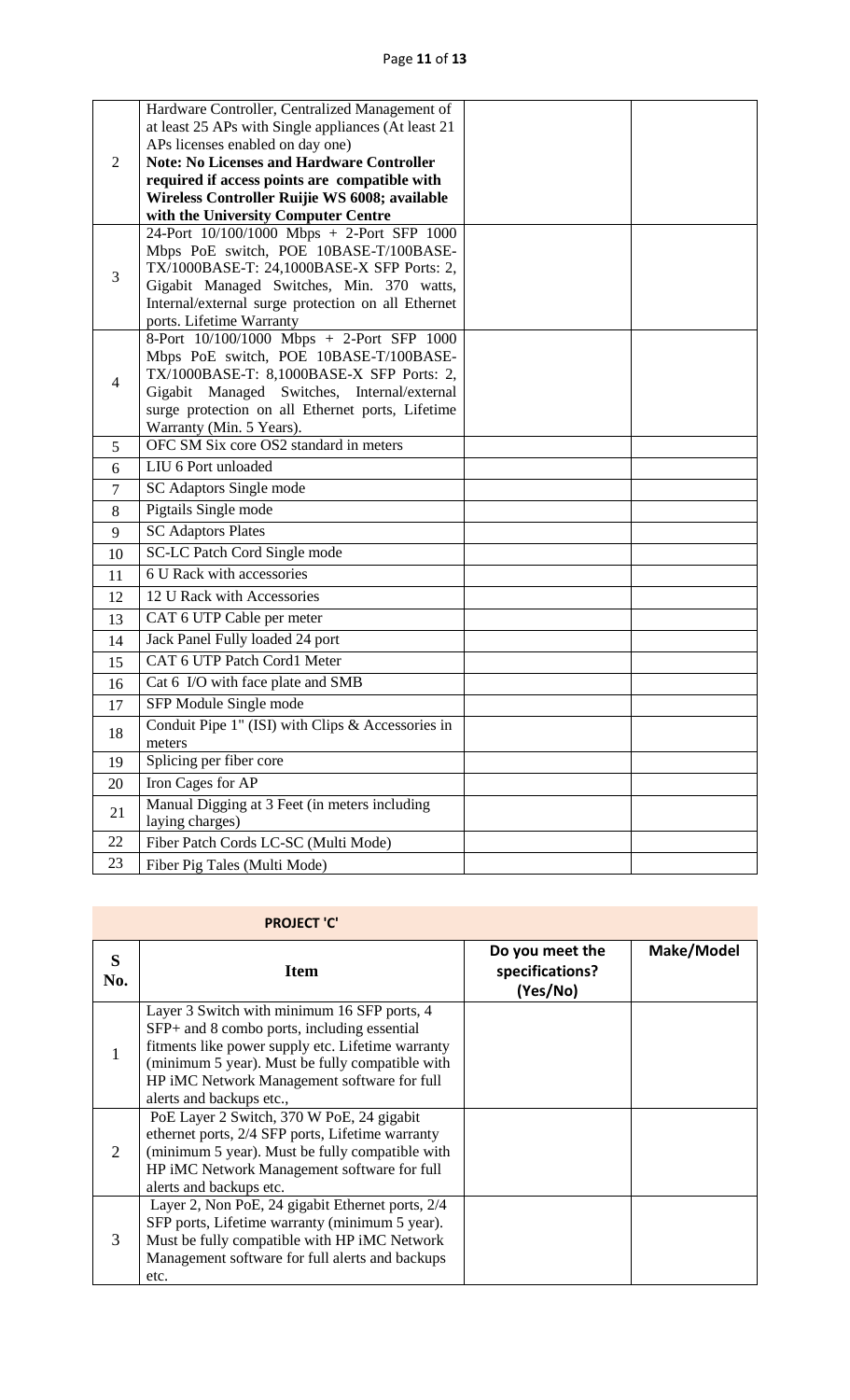|                             | <b>PROJECT 'D'</b>                                                                                                                                      |                                                |            |
|-----------------------------|---------------------------------------------------------------------------------------------------------------------------------------------------------|------------------------------------------------|------------|
| S<br>No.                    | <b>Item</b>                                                                                                                                             | Do you meet the<br>specifications?<br>(Yes/No) | Make/Model |
|                             | Indoor access point $802.11b/g/n/ac$ POE port,<br>Minimum 50metres range, Minimum 300MB<br>data transfer, support Minimum 20 concurrent<br>connections. |                                                |            |
| $\mathcal{D}_{\mathcal{L}}$ | CAT-6 UTP Cable in meters                                                                                                                               |                                                |            |
| 3                           | Conduit Pipe (1 inch) ISI in meters                                                                                                                     |                                                |            |
| $\overline{4}$              | CAT 6 I/O with face plate and SMB                                                                                                                       |                                                |            |

## **PROJECT 'E'**

| S<br>No.      | Item                                                                                                                                                       | Do you meet the<br>specifications?<br>(Yes/No) | Make/Model |
|---------------|------------------------------------------------------------------------------------------------------------------------------------------------------------|------------------------------------------------|------------|
| 1             | Indoor Wireless Access Points AC Series, 4x4:4<br>Wave 2, min 2.5 Gbps or higher (including the<br>cost of Lifetime Licenses) Minimum 5 Years<br>Warranty. |                                                |            |
| $\mathcal{L}$ | CAT 6 UTP Cable in meters                                                                                                                                  |                                                |            |
| 3             | Conduit Pipe (1 inch) ISI in meters                                                                                                                        |                                                |            |
| 4             | POE kit compatible to access point                                                                                                                         |                                                |            |
| 5             | CAT 6 I/O with face plate and SMB                                                                                                                          |                                                |            |
| 6             | CAT 6 UTP Patch cord 1 meter                                                                                                                               |                                                |            |

|              | <b>PROJECT 'F'</b>                                                                                              |                 |            |
|--------------|-----------------------------------------------------------------------------------------------------------------|-----------------|------------|
| S.No         | Item                                                                                                            | Do you meet the | Make/Model |
|              |                                                                                                                 | specifications? |            |
|              |                                                                                                                 | (Yes/No)        |            |
| $\mathbf{1}$ | Outdoor Wireless Access Point minimum 1.3 GBPS or                                                               |                 |            |
|              | AP,<br>Concurrent<br>dual-radio<br>dual-<br>Above<br>per                                                        |                 |            |
|              | band, $802.11a/b/g/n/ac$ , WAVE<br>2,<br>$802.11b/g/n$ :<br>2.4GHz to 2.483GHz, Built-in Omni-directional Smart |                 |            |
|              | Antenna (4dBi), Spatial Streams 3, Must support 3x3                                                             |                 |            |
|              | MIMO for both 802.11ac and 802.11n client, IP Rating                                                            |                 |            |
|              | IP67, Service Port 10/100/1000Mbps ETH1/PoE IN                                                                  |                 |            |
|              | port (RJ-45 connector) OR Small Form-Factor                                                                     |                 |            |
|              | Pluggable (SFP) port, 1 Console Port(RJ45)as                                                                    |                 |            |
|              | Management Port ,Power Supply of PoE+ (802.3at) or                                                              |                 |            |
|              | DC Power Input, Minimum 100 clients per AP, Should<br>Support Configuring<br>the<br>authentication<br>mode.     |                 |            |
|              | Encryption mechanism and VLAN attributes for each                                                               |                 |            |
|              | SSID, Static IP address or DHCP reservation, Should                                                             |                 |            |
|              | support IPv6 CAPWAP tunnel, ICMPv6, Manual or                                                                   |                 |            |
|              | automatic configuration of IPv6 address, SNMP                                                                   |                 |            |
|              | v1/v2C/v3, Telnet, SSH, TFTP, and FTP and web                                                                   |                 |            |
|              | management, Operating Temperature:<br>$-40^{\circ}$ C to                                                        |                 |            |
| 2            | 70°C, Wall/pole-mount installation.<br>Wifi Controller Hardware Based, Centralized                              |                 |            |
|              | Management of at least 100 APs with Single                                                                      |                 |            |
|              | appliances (At least 30 APs licenses enabled on                                                                 |                 |            |
|              | day one), Controller should support distributed                                                                 |                 |            |
|              | traffic forwarding allowing traffic to flow directly                                                            |                 |            |
|              | from source to destination, eliminating needless                                                                |                 |            |
|              | traffic to pass through the controller, delivering                                                              |                 |            |
|              | better performance and faster more-responsive                                                                   |                 |            |
|              | applications., User isolation based on AC, AP and                                                               |                 |            |
|              | WLAN , Wireless QoS: AP-based bandwidth                                                                         |                 |            |
|              | limiting, WLAN-based bandwidth limiting, Static                                                                 |                 |            |